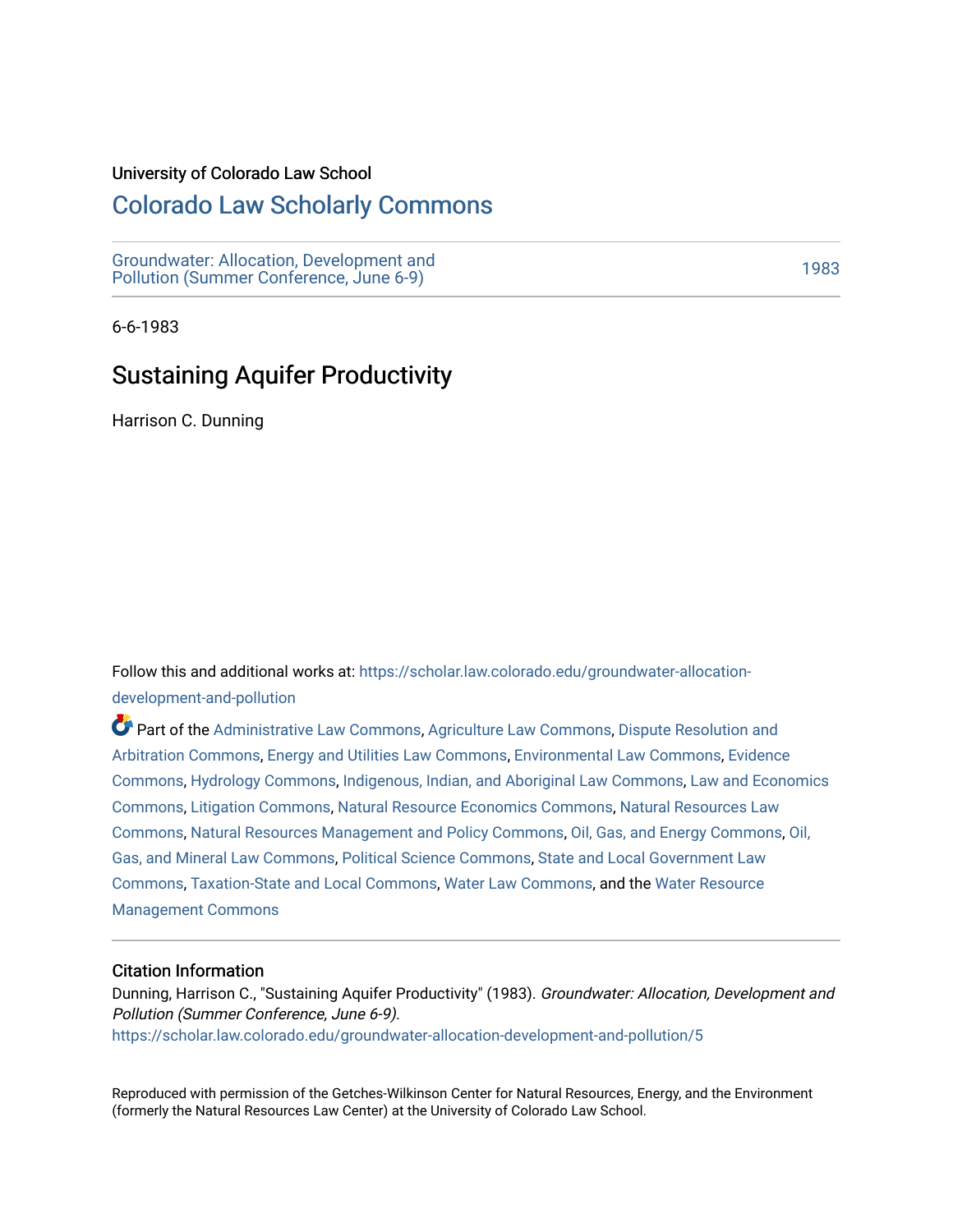

Harrison C. Dunning, *Sustaining Aquifer Productivity*, *in* GROUNDWATER: ALLOCATION, DEVELOPMENT AND POLLUTION (Natural Res. Law Ctr., Univ. of Colo. Sch. of Law 1983).

Reproduced with permission of the Getches-Wilkinson Center for Natural Resources, Energy, and the Environment (formerly the Natural Resources Law Center) at the University of Colorado Law School.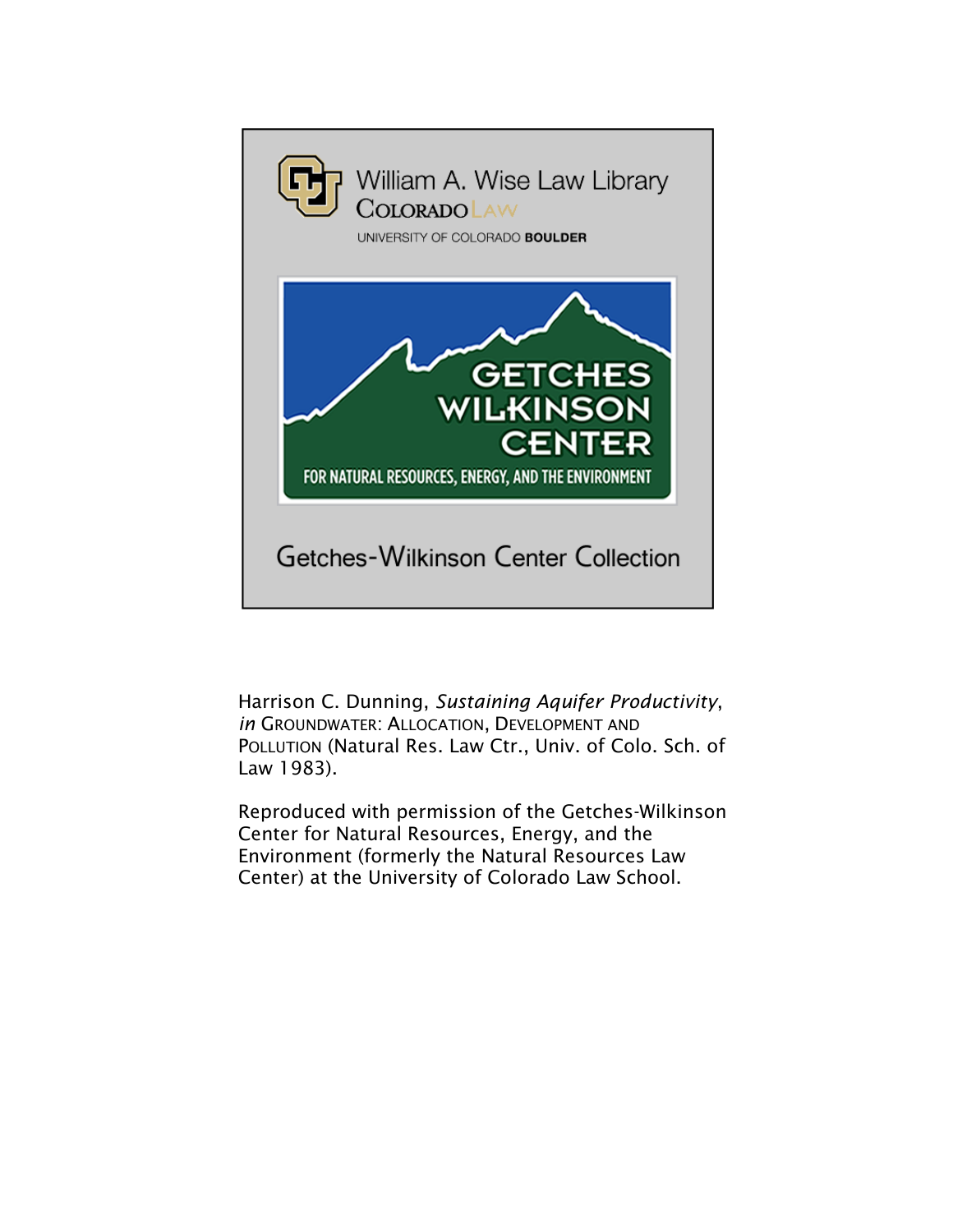## SUSTAINING AQUIFER PRODUCTIVITY

by

Harrison C. Dunning

Professor of Law University of California at Davis

GROUNDWATER: Allocation--Development--Pollution Natural Resources Law Short Course University of Colorado School of Law Natural Resources Law Center June 1983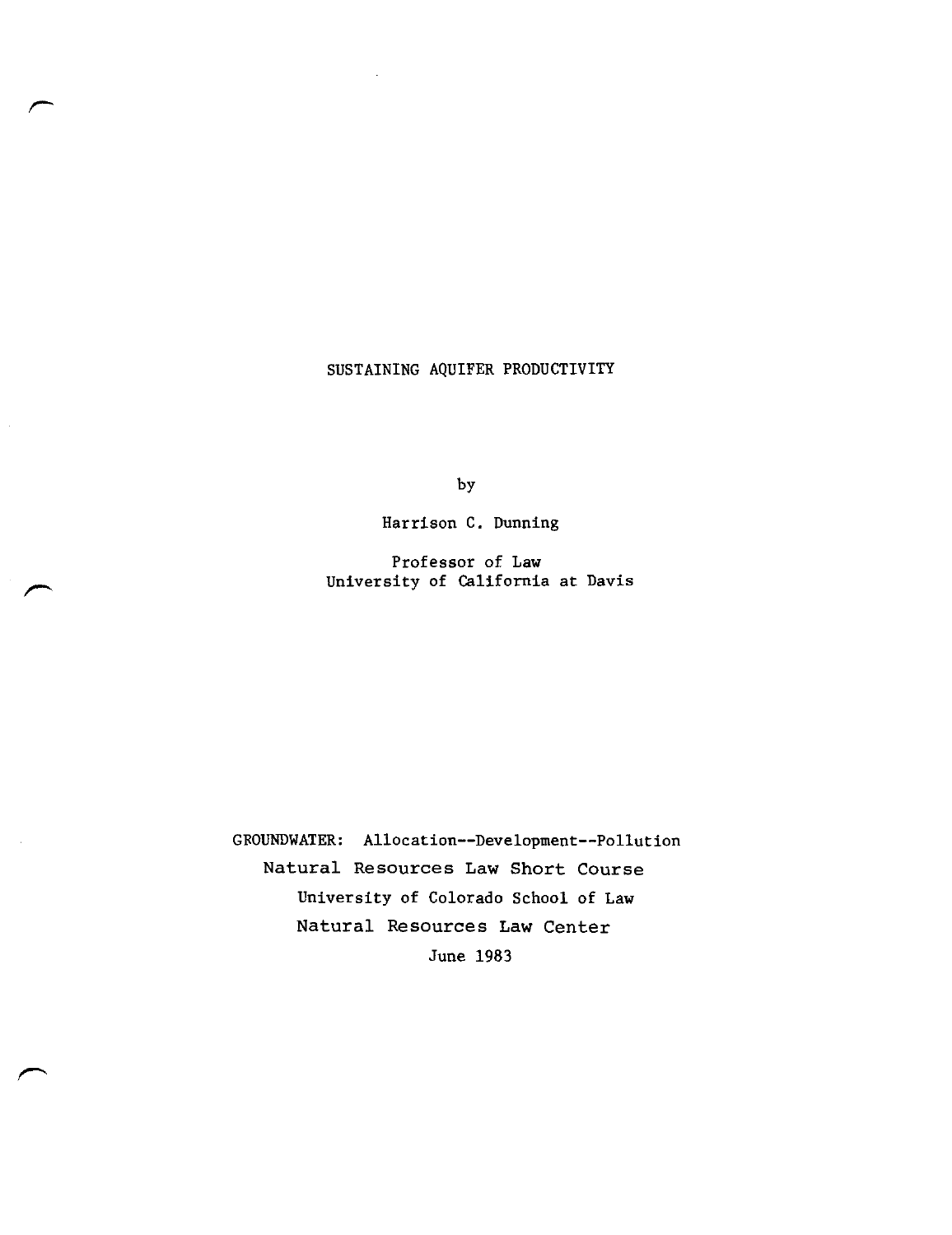$\langle S_{\rm{eff}} \rangle$  $\mathcal{O}_\mathcal{I}$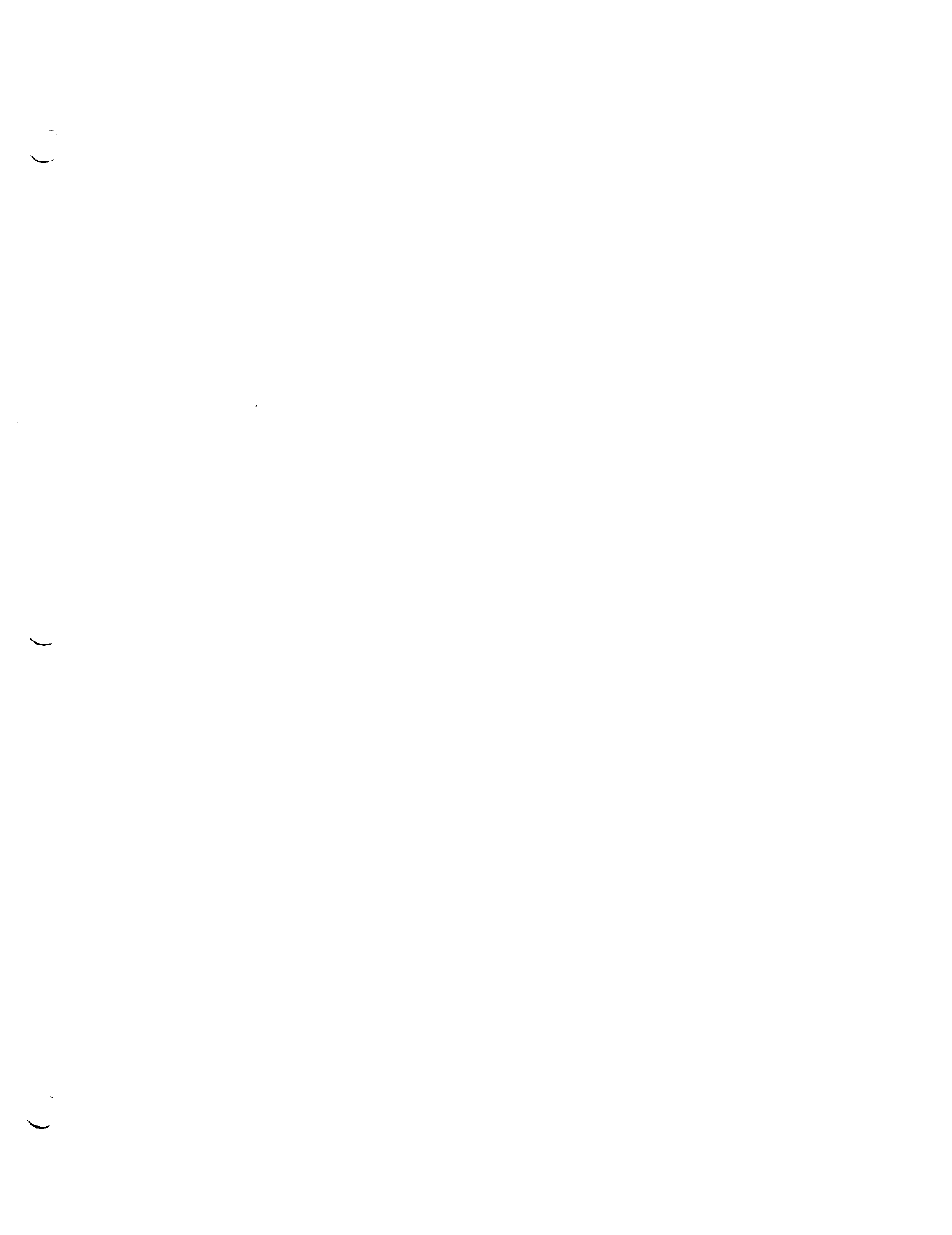## I. INTRODUCTION

This outline deals with aquifer productivity issues as they have arisen in the western United States, with particular emphasis on California.

II. THE NATURAL RESOURCES

A. Ways in which aquifers are productive

B. Threats to aquifer productivity

- 1. The consequences of overpumping an aquifer
	- a. Overpumping, overdraft and "safe yield"
	- b. The legal parameters of safe yield
		- Pasadena v. Alhambra, 33 Ca1.2d 908, 207 P.2d 17 (1949)
		- City of Los Angeles v. City of San Fernando, 14 Ca1.3d 199, 537 P.2d 1250, 123 Cal. Rptr. 1 (1975)
- 2. The consequences of underpumping an aquifer
- 3. The Owens Valley experience as an example of conflicting resource objectives
	- a. Background of the conflict
		- KAHRL, WATER AND POWER: THE CONFLICT OVER LOS ANGELES' WATER SUPPLY IN THE OWENS VALLEY (University of California Press, 1982)
	- b. CEQA (California Environmental Quality Act) **litigation** 
		- County of Inyo v. City of Los Angeles, 124 Cal.App.3d 1, 177 Cal. Rptr. 479 (1981)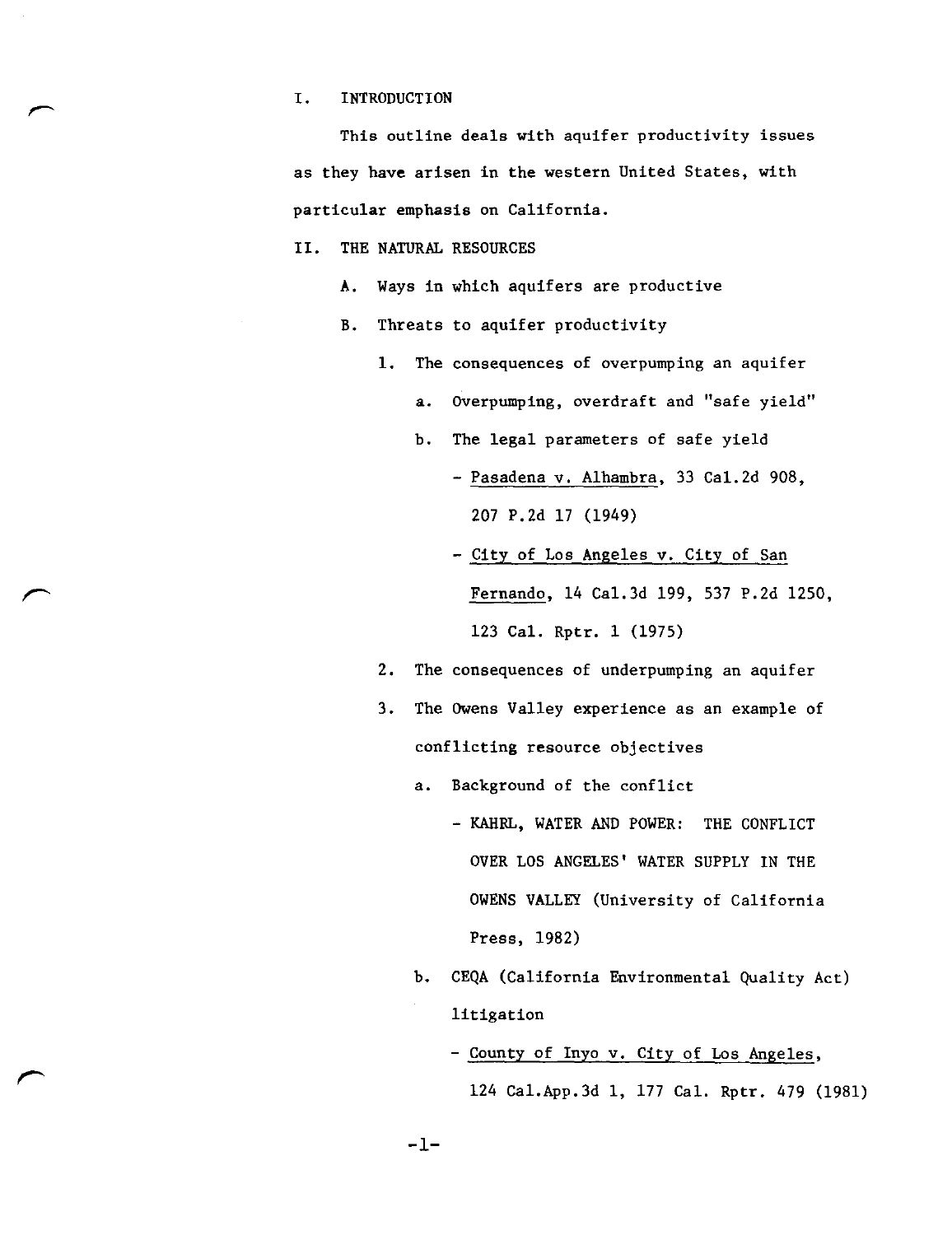- 4. Pollution (other than salinity)
	- a. The disparate sources of the law
	- b. Lack of integration of the law on depletion of aquifers and the law on pollution of aquifers; contrast with the law of surface water resources
- III. DEVELOPMENT OF NEW SUPPLIES AS A MEANS OF SUSTAINING AQUIFER PRODUCTIVITY
	- A. Importation of surface waters some examples
		- 1. Colorado River water to Southern California
			- a. Implementing the interbasin transfer
			- b. Implementing conjunctive use: the Orange County Water District as an example of the use of fiscal means of control (replenishment assessments - "pump taxes" - and basin equity assessments)
				- Orange County Water District Act, Cal. Water Code App. Sections 40-27, 40-27.1, 40-31.5 (West Supp. 1983)
		- 2. The Central Valley Project
			- a. Impact on overdrafting in the San Joaquin Valley
		- 3. The (California) State Water Project
			- a. Marketing of the water
			- b. Impact on overdrafting in the San Joaquin Valley
		- 4. The Central Arizona Project
			- a. Relationship to groundwater overdraft

 $-2-$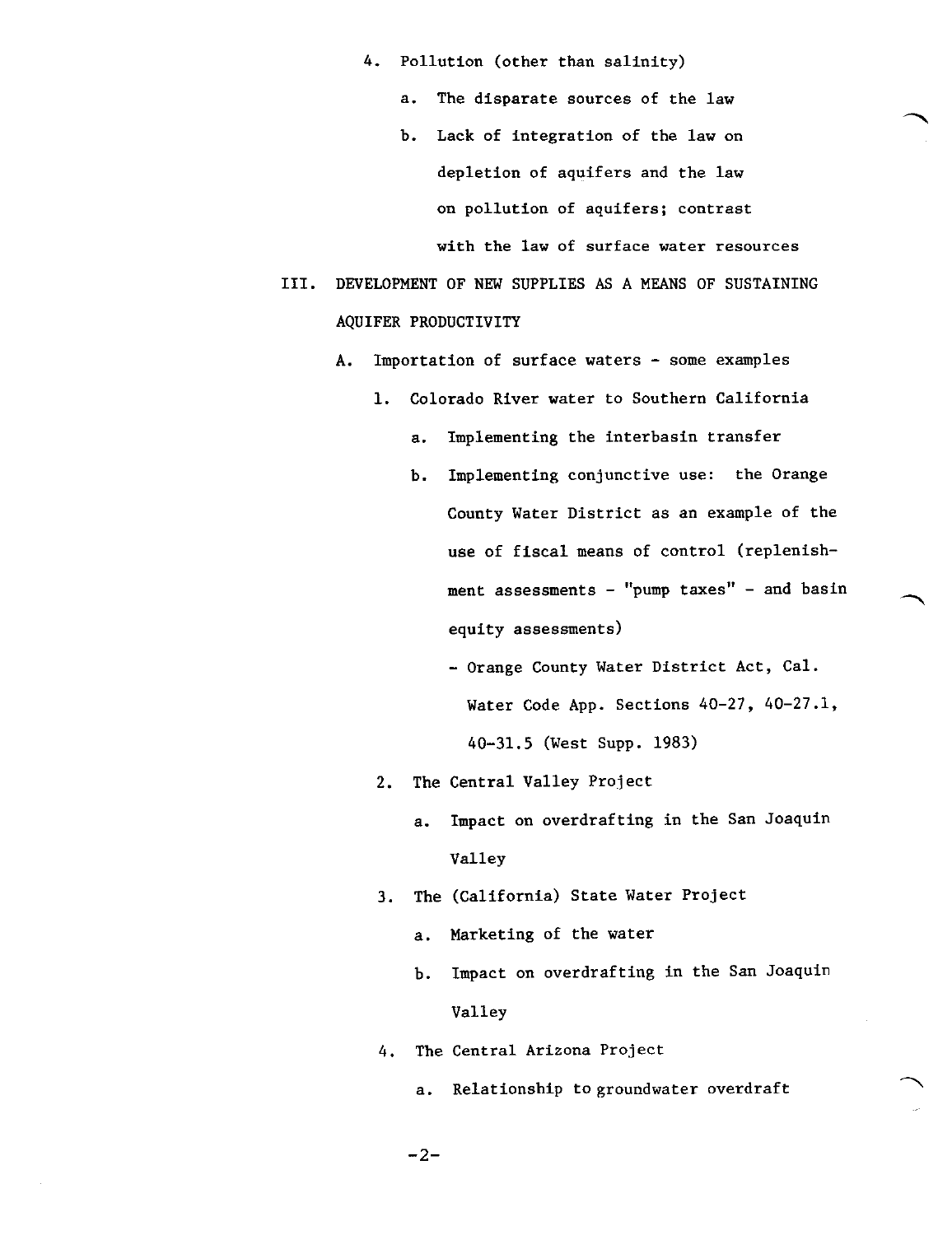- B. The storage of imported water in aquifers
	- 1. The "public servitude" allowing storage vis-a-vis overlying landowners
		- Niles Sand and Gravel Company v. Alameda County Water District, 37 Cal. App.3d 924, 112 Cal. Rptr. 846 (1974), cert. denied, 419 U.S. 869 (1975)
	- 2. Allocation of available storage space
		- Governor's Commission to Review California Water Rights Law, Final Report (1978)
	- 3. The importer's right to recapture
		- City of Los Angeles v. City of San Fernando, supra
- C. The declining prospects for new imported surface waters
	- 1. Efforts to link new importations to resolution of groundwater overdraft problems
- D. Development of additional groundwater supplies
	- 1. The Oxnard Plain example
		- Fox Canyon Groundwater Management Agency Act,

Ch. 1023, Statutes of 1982 (California)

IV. LIMITS ON PUMPING AS A MEANS OF SUSTAINING AQUIFER PRODUCTIVITY

## A. The theme: limiting total pumping to the safe yield

- 1. The Southern California groundwater basin adjudications
- 2. Allocation of the safe yield

—3—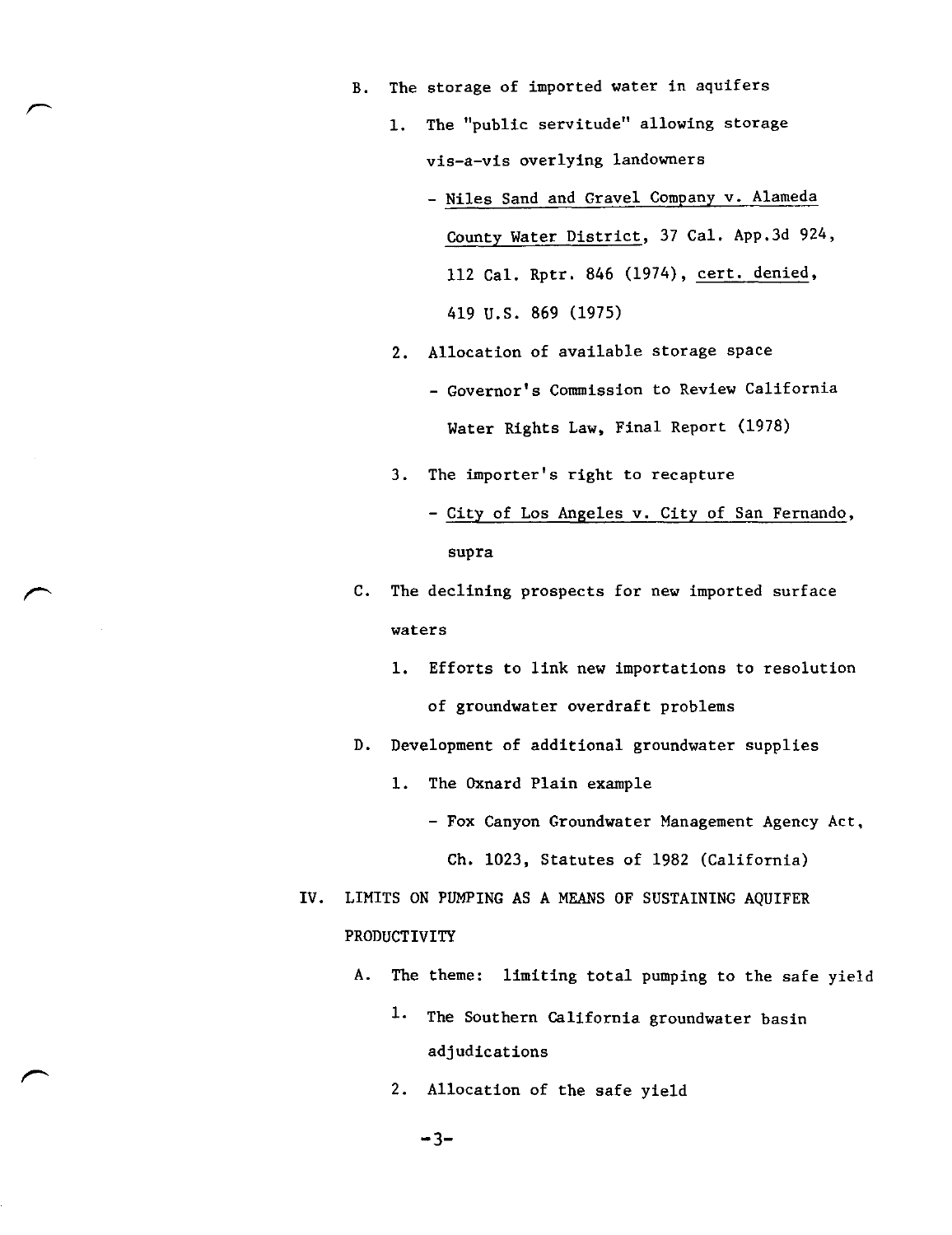- a. The San Fernando formula
	- City of Los Angeles v. City of San Fernando, supra
- b. The Sierra Valley formula
	- Sierra Valley Groundwater Basin Act, Cal. Water Code App. Section 119 (West Pamphlet Supp. 1983)
- B. Some variations on the theme
	- 1. Moratoriums or strict limitations on new wells
		- a. Arizona Groundwater Management Act
			- A.R.S. § 45; constitutionality upheld,

Town of Chino Valley v. City of Prescott, 131 Ariz. 78, 638 P.2d 1324, appeal dismissed, 102 S. Ct. 2897 (1982)

- b. Goleta Water District
	- Wright v. Goleta Water District, No. 101485 (Sup. Ct., Santa Barbara County, March 1982)
- 2. Elimination or reduction of certain uses
	- a. Unreasonable uses Niles as an unreason-

ableness case

- Niles Sand and Gravel Company v. Alameda County Water District, supra
- b. Irrigation uses
	- Arizona Groundwater Management Act, A.R.S.

§ 45

3. Reduction of exports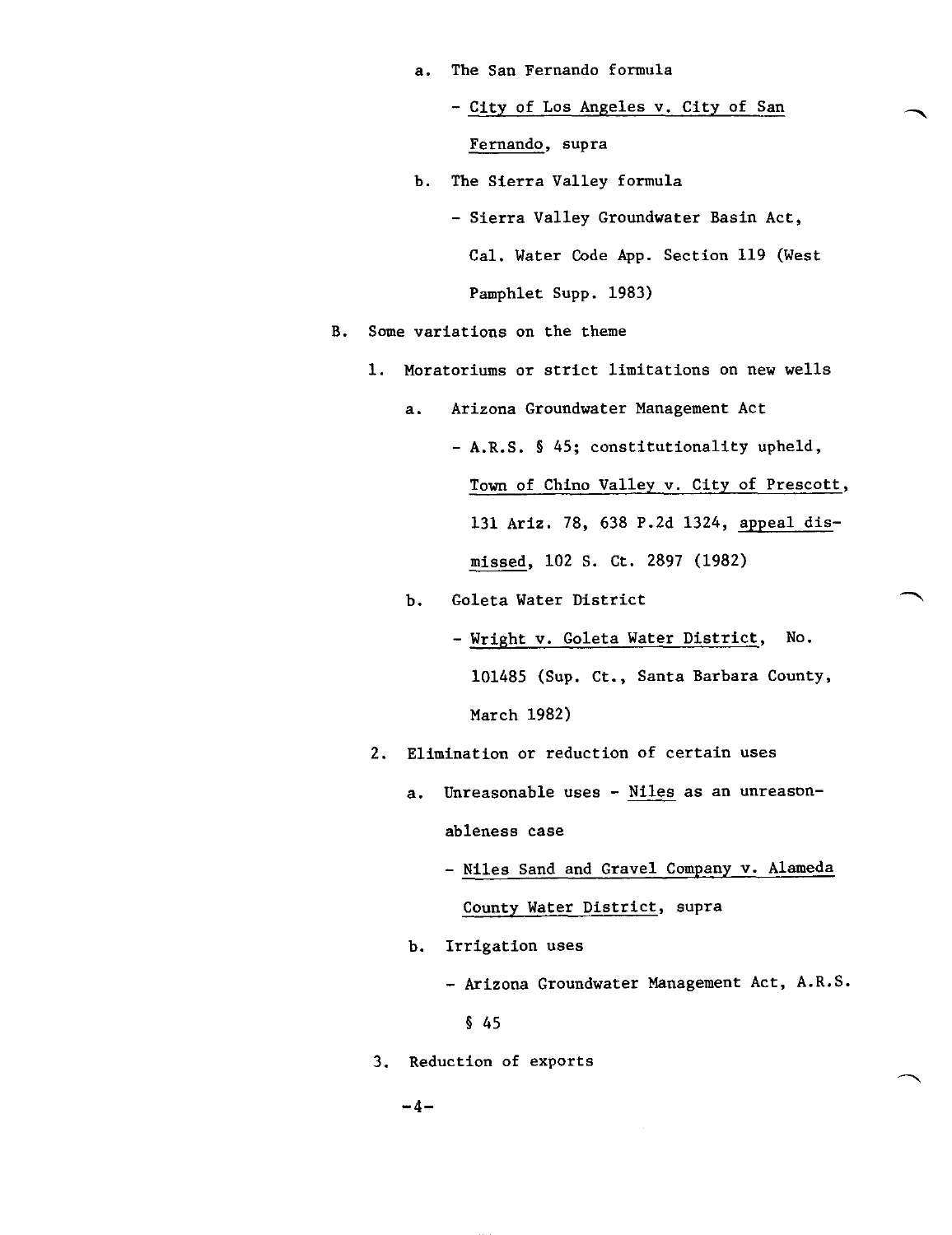- a. County ordinances in California, particularly Inyo County's
	- An Ordinance to Regulate the Extraction of Groundwater within the Owens Valley Groundwater Basin (text attached); City of Los Angeles v. County of Inyo, No. 12908 (Sup. Ct., Inyo County, filed January 16, 1981)
- 4. The role of water conservation
	- a. Arizona Groundwater Management Act, supra
	- b. California developments
		- Water Resources Conservation and Efficiency Act (Proposition 13, November 2, 1982) (unsuccessful initiative measure)
		- AB 797 (Klehs) (pending urban water conservation measure)
		- ENVIRONMENTAL DEFENSE FUND, TRADING CON-SERVATION INVESTMENTS FOR WATER (1983)
		- DAVENPORT & HAGEN, AGRICULTURAL WATER CON-SERVATION IN CALIFORNIA, WITH EMPHASIS ON THE SAN JOAQUIN VALLEY (1982)
- 5. The public trust doctrine: a "new" legal tool for sustaining aquifer productivity?
	- a. Background on the public trust doctrine - Symposium, "The Public Trust Doctrine in Natural Resources Law and Management," 14 U.C. Davis L. Rev. 181 (1980)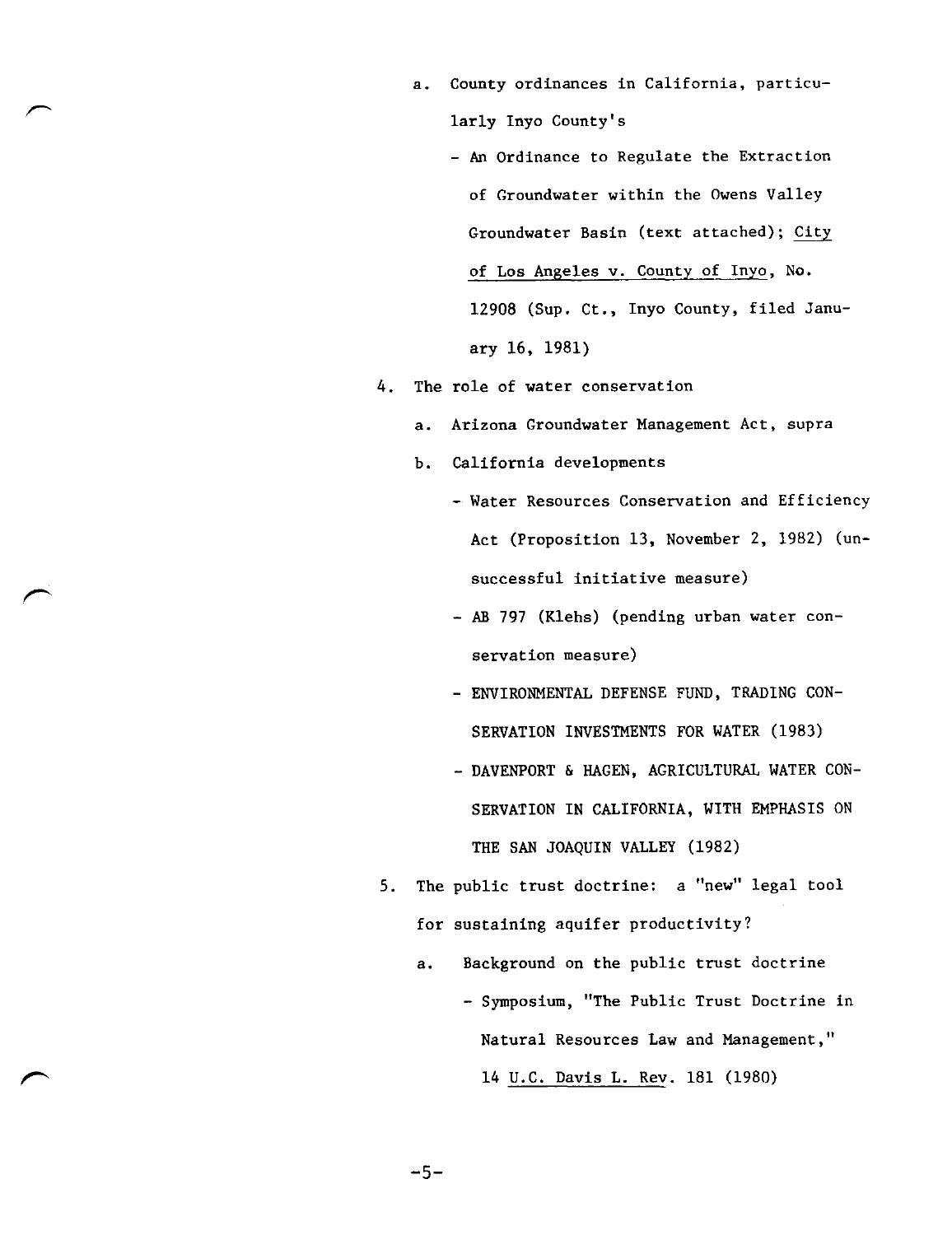b. The Mono Lake decision

- National Audubon Society v. Superior Court, 33 Ca1.3d 419, 658 P.2d 709, 189 Cal. Rptr. 346; Dunning, "The Mono Lake Decision: Protecting a Common Heritage Resource from Death by Diversion" (to appear in Environmental Law Reporter) - protection for "stream, lakes, marshlands and tidelands" - what application to groundwater and aquifers?

## V. CONCLUSION

- A. The slow movement toward comprehensive water management
- B. Possible impact of new concerns over contaminated drinking water from aquifers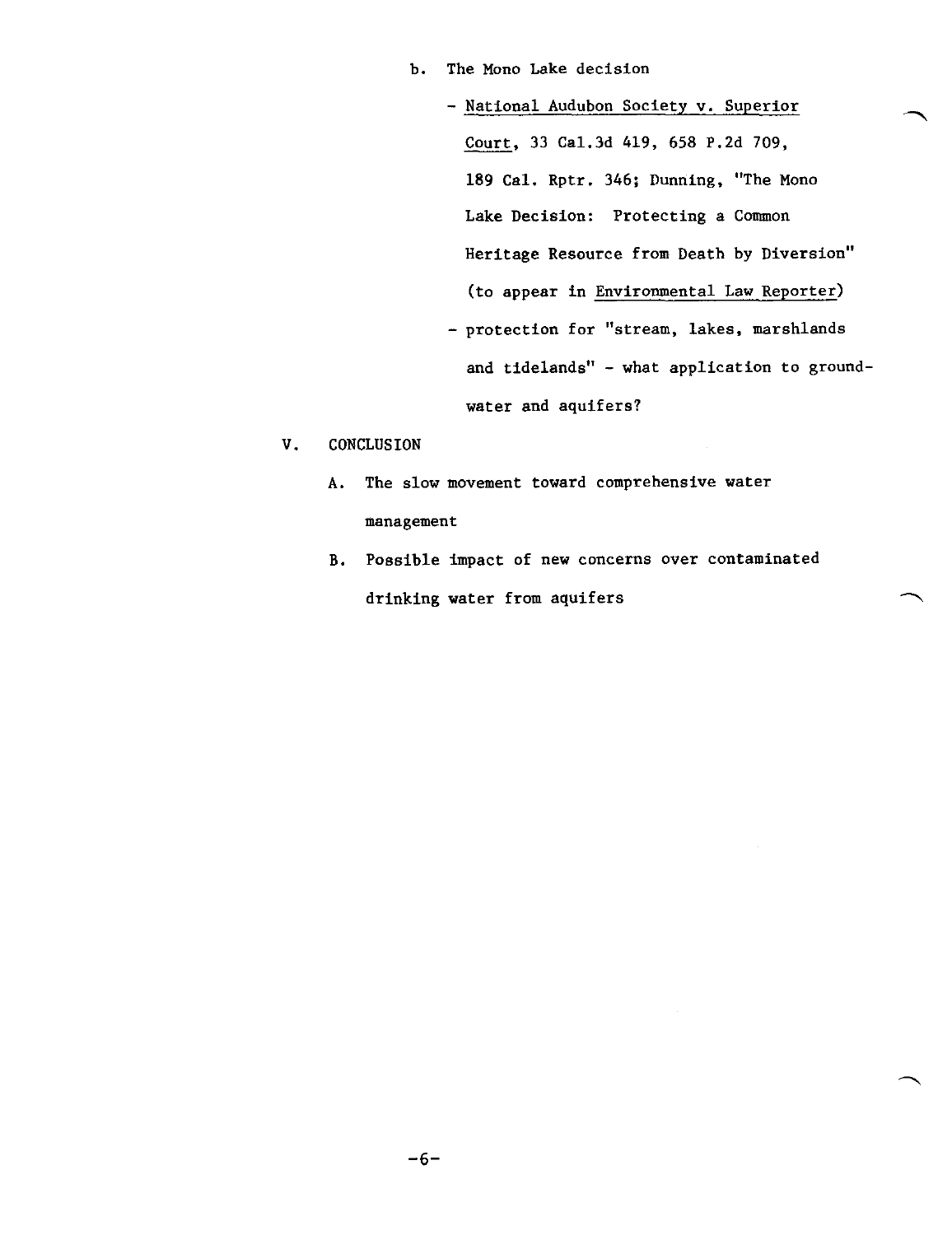## **OWENS VALLEY GROVIDWATER MANAGEMENT REFERENDUM MEASURE A Full Text of Ordinance**

### AN ORDINANCE TO REGULATE THE EXTRACTION OF GROUNDWATER WITHIN THE OWENS VALLEY GROUNDWATER BASIN

Section 1. The people of the County of Inyo do ordain as follows:

## CHAPTER 701 GROUNDWATER EXTRACTION

Section 7.01.010 Declaration of findings and purpose.

The Board of Supervisors does hereby find and declare as follows'

(a) The groundwater basin of the Owens Valley has historically supplied the people and land of Invo County with spring flow water and a high water table, which has sustained vegetation and wildlife in an otherwise desert environment.

(b) The groundwater basin of the Owens Valley forms a significant water resource of the State of California. which must be managed in trust for the benefit of the Stales entire population: and must be conserved so that it may be perpetually placed to the reasonable and beneficial use of all its potential users

(c) The groundwater basin of the Owens Valley must be managed and operated for the maximum long-range benefit of the environment, as well as for municipal and agricultural uses, by removing and mitigating all adverse environmental effects caused by groundwater extraction and surface water diversion by whatever feasible means are available.

(d) In recent years the groundwater basin of the Owens Valley has not been managed in consonance with the findings declared in (a), (b) and (c) above, as a consequence of which unnecessary and excessive drawdown of the groundwater table has occurred. Together with other adverse environmental effects, producing detriment to the people, health and economy of the County of !nye the lowering of the water table has directly led to a loss of vegetation and indirectly to a reduction in irrigated acreage As a consequence of the recent environmental changes, the California Department of Water Resources in Bulletin 118-80 has identified the Owens Valley as an area of special concern.

(e) lnyo County has a paramount right and duty to govern the management and extraction of resources within its jurisdiction in order to protect the health, welfare and safety of the citizens of lnyo County.

(I) In order to protect its people, environment and economy, the County of lnyo must adopt a systematic regulation of extractions from the groundwater basin of the Owens Valley; this regulation must consider environmental and economic factors in the area of origin and the area of use, coordinated use of surface and groundwater resources, and the implementation of water conservation and other feasible preferred alternatives to extraction

(g) To implement the systematic regulation ot groundwater extractions. the County of Inyo must undertake the preparation of a water management plan for both groundwater and the inherently integrated surface water resources of the Owens Valley

#### Section 7.01.020 Definitions and Establishments

(a) "Director" means the Director of the Invo County Water Department, hereby established by enactment of this ordinance. The Director will be appointed by the Board of Supervisors to serve at its pleasure and will report to the County Administrative Officer of the County of lnyo The Director is empowered to employ such staff as necessary and approved by the Board of Supervisors

(b) "Administration of the extraction permit application" includes the processing and evaluation of all permit applications, inspection ot the execution of permits that have been granted, the per formance of technical studies necessary to effectuate the purposes of this chi ter, the performance of professional services necessary to execute the purposes of this chapter. aria the preparation of a water management plan.

(c) "Water Management Plan" refers to a document to be prepared by the lnyo County Water Department and approved by the Inyo County Board of Supervisors, the plan will address the

extraction and allocation of the groundwater of the Owens Valley and the correlative distribution of that basin's surface water; the plan will form the basis for the approval, denial, and/or terms and conditions of each groundwater extraction permit.

Id) "Water Commission" or "Commission" refers to a board appointed by the Board of Supervisors pursuant to this ordinance. The Commission shall be composed of live members. all residents in the Owens Valley Groundwater Basin Each member of the Water Commission will be appointed for a term of four years with the initial penods of appointment determined by lot to produce staggered terms

(el "Person" means any person. firm. corporation, or governmental agency (except the United States government to the extent that federal law preempts **ths** ordinance).

0) "Groundwater" means all water contained within the zone of saturation

tg) "Owens Valley Groundwater Basin" means that area of the Owens Valley Within the County of lnyo, California: beginning at the intersection of the Mono County Line and the western boundary of the lnyo Range portion of the lnyo National Forest; thence generally southerly and easterly along the western boundary of the Invo Range portion of the Invo National Forest to the intersection of the southerly boundary of the Inyo Range portion of the Inyo National Forest and the eastern boundary of Range 36 East; thence southerly along the eastern boundary of Range 36 East to the southem boundary of Township 14 South: thence along a line bearing 135 degrees to the intersection of that line with the eastern extension of the southern boundary of Township 16 South; thence westerly along the southern boundary of Townshp 16 South and its extension to the intersection of that boundary with the eastern boundary of the Sierra Nevada Range portion of the Invo National Forest. thence generally northerly along the eastern boundary of the Sierra Nevada Range portion of the lnyo National Forest to the intersection of that boundary with the Mono County Line; thence easterly along the Mono County Line to the point of beginning.

(h) "Groundwater extraction" means removal of groundwater by artificial means from the groundwater basin, or reduction by artificial means of natural recharge from surface water into the groundwater basin.

(i) "Groundwater table" means the level of the surface of saturation within the aquifer.

(j) "Well" means any artificial excavation constructed by any method for the purpose of extracting water from or injecting water into the underground, for making tests or observations of underground conditions, or any other wells whose regulation is necessary to fulfil the purpose of this chapter. Wells shall not include:

1. Oil and gas welts, except those wells convened to use as water wells: or

2. Wells used for the purpose of:

- a. Dewalering excavation during construction, and
- b. Stabilizing hillside or earth embankments.

3. Test Of exploratory holes for soil testing, mineral exploration; or seismic exploration where such holes are less than twenty-five feet deep; and

4. Holes or excavation for soil percolation tests where such holes are less than ten feet deep.

Section 701 030 Water Management Plan and Groundwater Extraction Standards.

This ordnance shall authonze the County ol lnyo to undertake the preparation of a Water Management Plan for the groundwater and related surface water resources of the Owens Valley and to develop groundwater extraction standards. Both surface and groundwater **wil** be included in the water management plan to the extent that they are interchangeable in terms of their use. The water management plan will identify and quantify the water resources of the Owens Valley Groundwater Basin and will specify water use programs which are consistent with the health and welfare of the County's citizens and, to the extent feasible, with the County's land use plans and the needs of the parties holding water rights. The Water Management Plan and all permits and exemptions granted pursuant to this chapter, to the extent practically feasible, shall be consistent with and shall implement the following groundwater extraction standards.

Ca) The paramount protection of lnyo County's citizens, environment and economy.

(b) Correction or mitigation of observed significant environmental damage.

(c) Maintenance of the groundwater table at a depth that will support natural vegetation and

 $-7-$ 

*<u>KCONTINUED ON NEXT PAGE)</u>*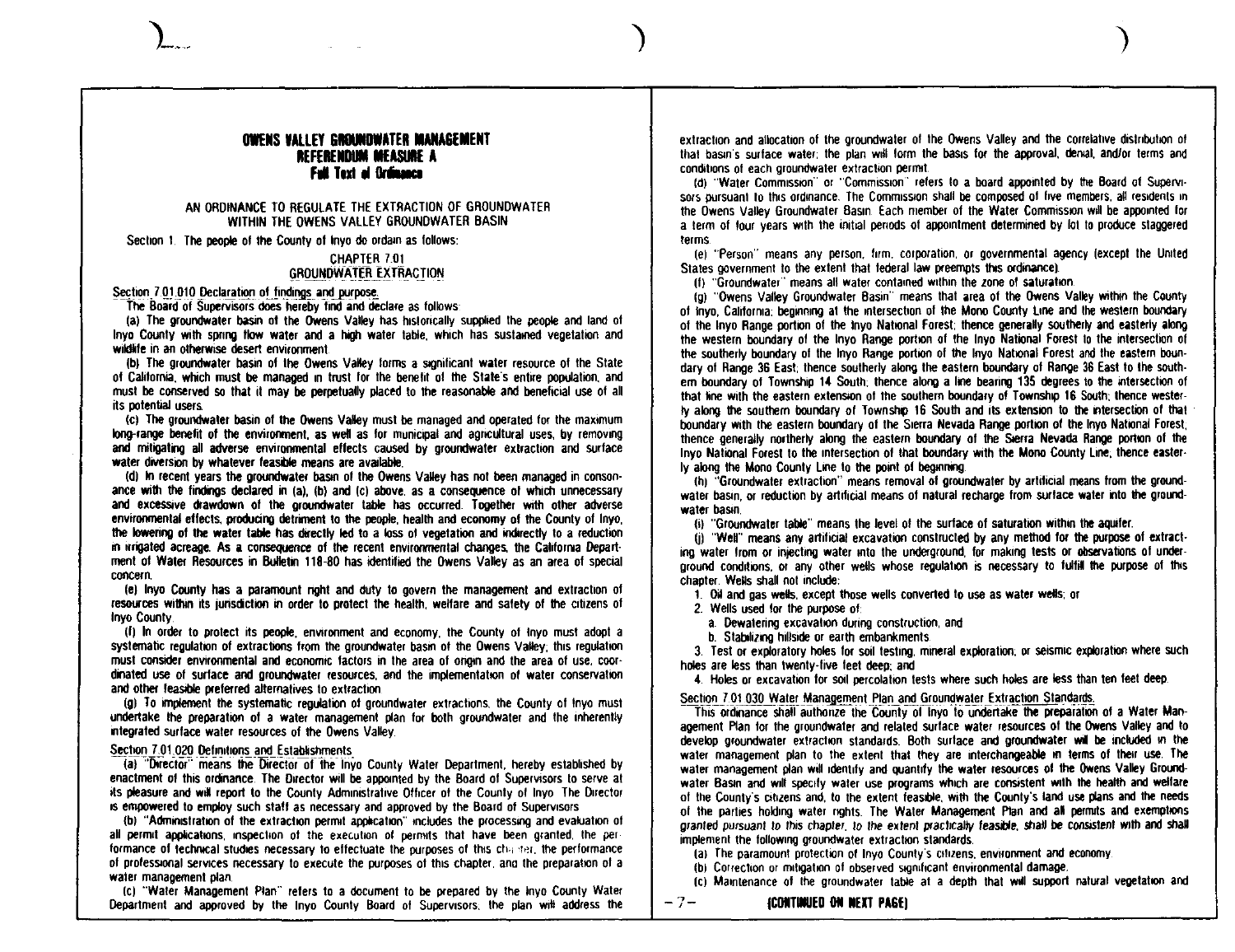## **MEASURE A ORDINANCE, CONTINUED**

wildlife, minimize air pollution and enable natural springs to flow.

(d) Maintenance of the groundwater table at a depth that will not cause excessive drilling or pumping costs for other groundwater users.

(e) Preservation of groundwater quality.

If) Imposition, whenever feasible, of measures to avoid or mitigate anticipated adverse environmental effects, including but not limited to the use ol surface water in the Owens Valley Groundwater Basin

(9) Satisfaction of the needs of the extractor, taking into consideration the extractor's alternative sources of supply and its conservation policies and practices.

(h) Satisfaction to the extent feasible of the needs of the agricultural sector of the Owens Valley through the distribution of water for local irrigation and to increase the acreage devoted to agriculture other than open range.

(i) Reduction in the extent to which ground levels sink as a consequence of groundwater extraction.

(II Consideration of the needs and practices of all water users in the state, and the status of the slate's entire water resources.

(k) Consideration of guidance received from governmental agencies other than the applicant. II) Results and adequacy of the extractor's environmental monitoring program.

## Section 7.01.031 Plan: Process.

The Director and his staff and/or consultants will draft the Water Management Plan; the Commission will review the document and hold pubic workshops, and stipulate modifications as necessary. The Plan will be approved by the Board of Supervisors only after the Commission has completed its review and the Board has held public hearings. No more than nine (9) months will elapse between the authorization of this ordinance and approval of the Plan by the Board of Supervisors, unless the Board of Supervisors determines that there is good cause for an extension of the time necessary for preparing the Water Management Plan. The Plan can be modified as needed. but only as authorized by the Board of Supervisors alter the appropriate public hearings. Both the Water Commission and the Board ol Supervisors may recommend modifications.

#### Section 7.01 040 Permit.

No person, hrm, corporation, or governmental agency (except an agency of the United Stales government to the extent federal law preempts this ordinance), shall within the Owens Valley Groundwater Basin extract water from that basin by any artificial means without first obtaining a written permit as provided for in this chapter.

#### Section 7.01.041 Permit: Application.

An extractor of groundwater shall tile its application for a permit to the Director of the Inyo Water Department and in that application shall include the following data for the pumping year ending on March 31 of the year following the year of application.

(a) Location, maximum extraction rate, depth and all other information required in the Water Well Drillers Report (Section 13750, California Water Code) of each well including observation wells owned or controlled by the extractor

(b) Location, planned monthly extraction rate, and depth of each well proposed for operations.

lc) Delineation of the time periods within the Owens Valley Groundwater Basin in which each well is proposed for operation

id) Description of the adverse environmental effects of the extraction, by individual well, groups of wells id applicable), and by the extractor's entire operation.

le) Proposed or feasible use or change in related operations al surface water, if any. including uses designed to mitigate or eliminate the adverse environmental effects described in (d) above

lt) Intended beneficial use of the extracted groundwater and related surface supplies, by individual wells, groups of wells (if applicable), and by the entirety of the extractor's operation.

(g) A description by quantification and location of each end use of the needs of the extractor which the extraction is designed to meet

(h) A description of alternatives available to the extractor to meet the needs described in (g) above. including specifications and quantification of the alternative of water conservation

Section 101 042 Permit Process During Interim Period

In the time period between the enactment of this ordinance and the final approval of the Water Management Plan. Inyo County will implement an interim permit process for groundwater pumping All persons extracting groundwater must submit the necessary application and data as required under Section 7.01 041 of this ordinance within thirty (30) days of notification by the Department. Notification shall be provided by publication in a newspaper of general circulation in Inyo County, and posting at the Courthouse in Independence and the County Services Building in Bishop No more than three (3) weeks after receipt of the applications, the Director will recommend approval, denial, or approval with stipulated conditions of the permit to the Commission. No sooner than three (3) weeks after the receipt of the applications, the Commission will hold public hearings on all those applications to extract groundwater which have been timely received. Within two (2) weeks after the close of the hearings, the Commission shall issue its decision conditionally granting or conditionally denying each application The permits will be conditional pending completion of the Water Management Plan In reaching its decision the Commission shall be bound by the standards set forth in Section 7.01.030 above. There will be no appeal from the interim decisions of the Commission.

#### Section 7.01.043 Permit: Process After Adoption of Water Plan.

Permit application shall be made, reviewed, and adjudicated according to the following process:

(a) Not later than one month after the adoption of the water management plan, and not later than February 1 of each calendar year thereafter, the applicant shall submit to the Water Department five (5) copies of its application for extraction as described above. The application form shall be developed by the Director and shall be made available to all potential applicants. The Director, for good cause, may increase the number of copies required.

(b) Within three (3) working days after the time for filing applications has passed, the Director shall forward a copy of each application, together with a request for guidance or comments, to the affected county departments including but not limited to, the District Attorney, the County Counsel, .the Planning Department, the Public Works Department, the County Health Officer and the Agricultural Commissioner of Invo County, and to the Department of Water Resources, State Water Resources Control Board, South Lahontan Regional Water Duality Control Board, Great Basin Air Pollution Control District. U.S. Forest Service. Bureau of Land Management, Inyo-Mono Association of Government Entities and any other governmental agency requesting such opportunity.

(c) Upon receipt of the permit application. the Director shall review the application with the affected county departments including those listed in (b) above.

Id) Not later than six (6) weeks after the date on which applications are due, the Director shall prepare a recommendation to the Commission tor approval, denial and/or the enforcement of specific terms and conditions of each groundwater pumping permit application The Director may recommend that the application be placed on a consent calendar. The Director's recommendation shall be consistent with the groundwater management plan and shall be based upon a review of hydrologic, environmental and economic consequences of the proposed groundwater pumping.

(e) No soonei than eight (8) weeks after the date on which applications are due, the [nye County Water Commission will hold public hearings on all applications to extract groundwater which have been timely received. As soon as the time for filing applications has passed, and in no event less than seven (7) days prior to this hearing, the applicants shall be notified of public hearings on groundwater extraction applications and notices of these hearings and a descnption of all applications received shall be published in at least one newspaper of general circulation in Inyo County. and posted in the Courthouse in Independence and the County Services Building in Bishop.

(f) At the public hearings conducted by the County Water Commission. the Director shall present his recommendations The applicant, any affected federal, state or local agency, any person adversely affected by the application, and any citizens of the County of Inyo may appear to testily, in writing or orally or both, in favor or against the application The hearings will remain open for a maximum ol two 121 weeks

— (CONTINUED ON NEXT PAGE)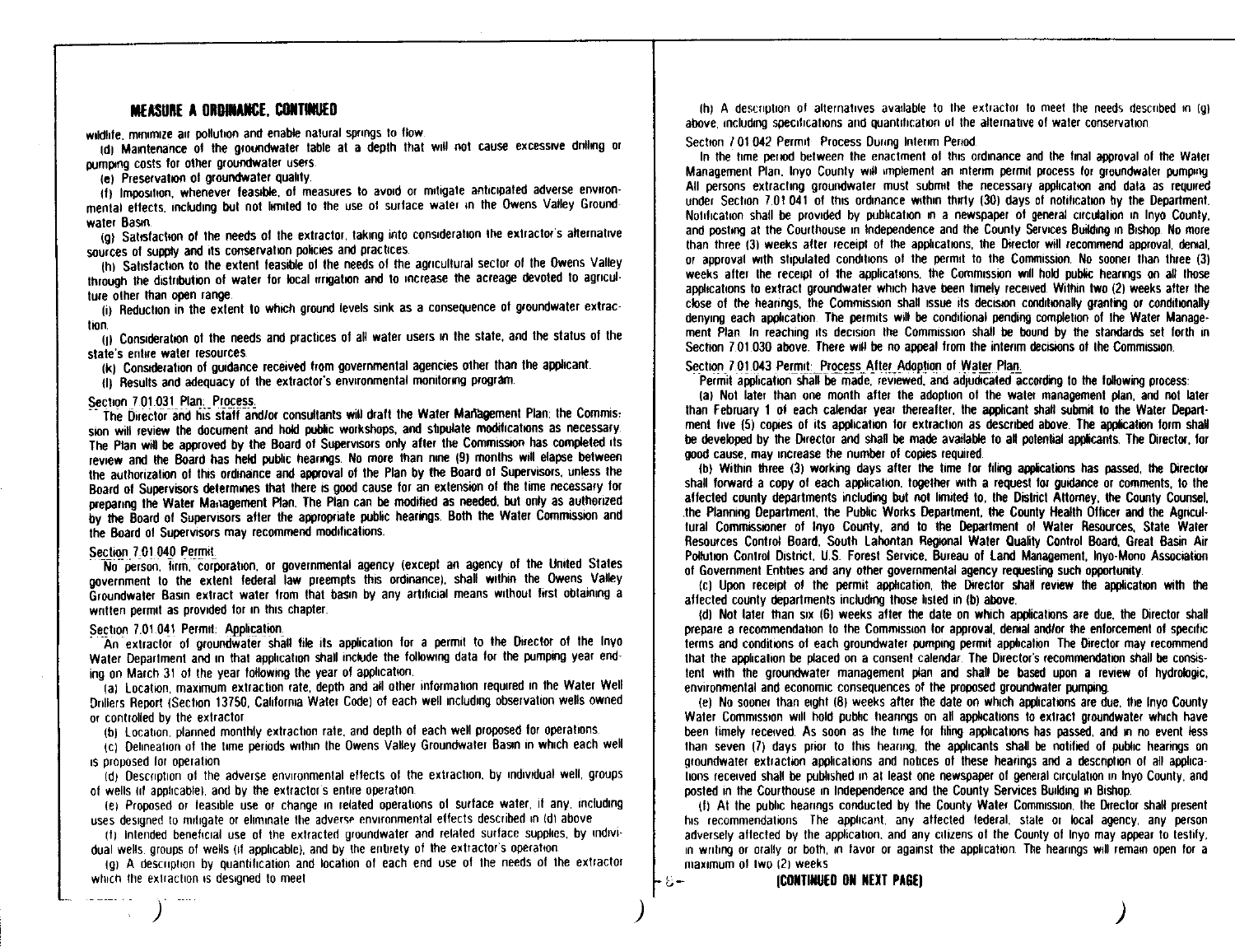## **MEASURE A ORMIMME. CONTINUED**

(9) It an application appears on the consent calendar recommended by the Director and no member of the Commission objects, that application, without further proceedings described in subdivision (f) through (m) of this section. shall be deemed approved. If any member of the Commission objects to an item on the consent calendar, it shall be removed from that calendar and subject to the hearings and determination process of this section.

(h) Within three (3) weeks alter the close of the hearings described above, the Commission shall issue its decision granting, denying, or conditionally granting each application. Three affirmative votes shall be required to grant or conditionally grant an application. In rendenng its decision, the Commission shall be bound by the standards set forth in Section 7.01.030 above and the Water Management Plan. If a permit is granted, it shall designate for each well the amounts of groundwater extraction authorized in the term of the permit.

(i) Within fourteen (14) days after the Commission renders its decision, the applicant or any person adversely affected by the application, upon payment of a reasonable lee set by resolution of the Board of Supervisors. may appeal the Commission's decision to the Board of Supervisors. Said appeal shall be in writing and shall specify in detail the grounds on which the appeal is based.

(j) No later than fourteen (14) days after the filing of the last of any appeals permitted by this section, the Board of Supervisors shall conduct a public hearing of any applications so appealed; provided, however, that notice of the time and place of such hearing shall be provided at least seven (7) days in advance to the applicant and any person requesting such potice and by publication in a newspaper of general circulation in lnyo County, and posting at the Courthouse in Independence and the County Services Building in Bishop. Prior to commencement of the hearing, the Board. may dismiss any appeal found to be lacking in substance.

(k) The record of the Commission hearing shall be incorporated as the record of the Board hearing, although the Board may call witnesses if it so desires, and shall receive other testimony or records presented to it. In determining each application, the Board of Supervisors shall be bound by the same standards that apply to the Commission as specified in subdivision (h) of this section.

(I) The **ling** of an appeal pursuant to this section shall not stay the decision of the Commission being appealed, unless the Board of Supervisors for good cause states in writing orders such a stay pending its own determination of the application.

(n) The Board shall hear the appeal(s) for not more than two (2) weeks and render a final decision not mote than two (2) weeks after the conclusion of its public hearing. Three affirmative votes shall be required to modify, reverse or vacate the decision of the Commission.

### Section 701.044 Permit: Duration.

Each permit for extraction issued shall be effective for a period not to exceed one (1) year. commencing no earlier than April 1st of each year. All permits shall expire on March 31st of the subsequent year, except those expressly exempted by the Commission.

## Section 7.01.045 Permit: Modification.

By application tiled on May 1st, August 1st. or November 1st. a groundwater extractor, or the Director on his or her own motion. may seek modification of a permit in accordance with the procedure outlined in Section 701.042 above. A permit may be modified to increase or decrease the amounts, location, times of extraction, or use of groundwater

#### Section 7.01.050 Reports. Extraction.

Each groundwater extractor to whom a permit for extraction has been granted, unless expressly exempted by the Commission, shall, for the terms of that permit, render monthly reports as follows

(a) By the 15th of each month of the permit year, a report listing each well operated, the quantify of water extracted by each well during the preceding month, projected amounts of water to be extracted from each well and from all the extractor's wells inclusive for each month of the remainder of the permit year, and the use and location of use of the extracted groundwater from each well and the related surface water.

Section 7.01.051 Reports: Environmental Monitoring

Unless expressly exempted by the Water Commission

(a) Each groundwater extractor shall provide by the 15th ol each month a record of water level measurements taken in the preceding month in all operating and observation wells under the control of the extractor All measurements shall be made in a manner approved by the Director

fbI Each groundwater extractor shall allow the Director to analyze water quality samples taken from those wells and at those periods specified by the Director. All samples shall be taken in a manner approved by the Director.

Each groundwater extractor shall provide at other such reports as reasonably required by the **Director** 

#### Section 7 01.060 Fees,

The Board of Supervisors by resolution shall adopt fees for administration of the extraction permit system, which fees shall be assessed annually against each person, firm, corporation, or governmental agency (except an agency of the United States government to the extent that federal law preempts this ordinance). which owns or controls a well within the Owens Valley Groundwater Basin. The assessments shall be based upon the number of acre feet of pumped groundwater applied for in the application, and shall only be used for administration of the water management plan and the groundwater extraction permit system, including maintenance of a reasonable reserve Fees shall be in two classes: the first class for applications to extract water for local municipal and domestic use, in-valley recreational and wildlife enhancement, and local irrigation, is evided that no surface diversions are affected; and the second class for applications to extract water for all other uses. Fees of the first class shall be set lower than fees of the second class, to compensate for the lower costs of evaluating and administering applications of the first fee class.

#### Section 7 01.070 Exemption: General.

Each of the following extractors is hereby declared to be exempt from the reporting provision of Sections 7.01.050 and 7.01.051, except the initial registration of wells, well location, intended amount of annual extraction, intended use, and location of use of the groundwater.

(a) Any extractor who in any year commencing April 1 extracts less than live (5) acre feet and devotes that extraction to its own reasonable and beneficial use in the Owens Valley Groundwater Basin and does not sell or exchange water to other users.

(b) Any extractor who does not sell or exchange water and who extracts for irrigation for agriculture on the surface of the Owens Valley Groundwater Basin an area of less than twenty (20) acres, not to exceed a totat of one *hundred* (100) acre feet of groundwater per year.

#### Section 7.01.071 Exemptions: Modifications,

The Director may recommend further exemptions but only the Commission may grant further exemptions However, the Director also may recommend the removal of any exemption authorized by this chapter if he or she finds in wnting that the extraction in question or cumulative effect of exempted extractions produced a significant negative effect on the environment Only the Commission may remove an exemption and only then after a duly noticed public hearing. Any person denied an exemption pursuant to this section may appeal said decision to the Board of Supervisors which by a vole of three or more members may grant the appeal and declare the exemption.

#### Section 7.01.080 Inspection

The Director or his or her representative, with good cause, may at any and all reasonable times enter any and all places. property, enclosures and structures, for the purposes of making examinations and investigations to determine whether any provision of this chapter is being violated. Upon twenty-four (241 hours notice, all extractors shall make available to the Director of the Myr) County Water Department or his or her representative, at the extractor's principal place of business or other convenient location within the Owens Valley, the original of all logs, reports, data, analysis of data, or other records maintained on their groundwater extractions

#### Section 7.01.090 Violation Stop Order

In the event that an extraction is taking place contrary to the terms of this chapter. the Director may order the extraction stopped by posting a stop order at the site of the unauthonzei extraction No Wither extraction shall take place alter the posting of the stop order until such time as the stop order is removed by the Director